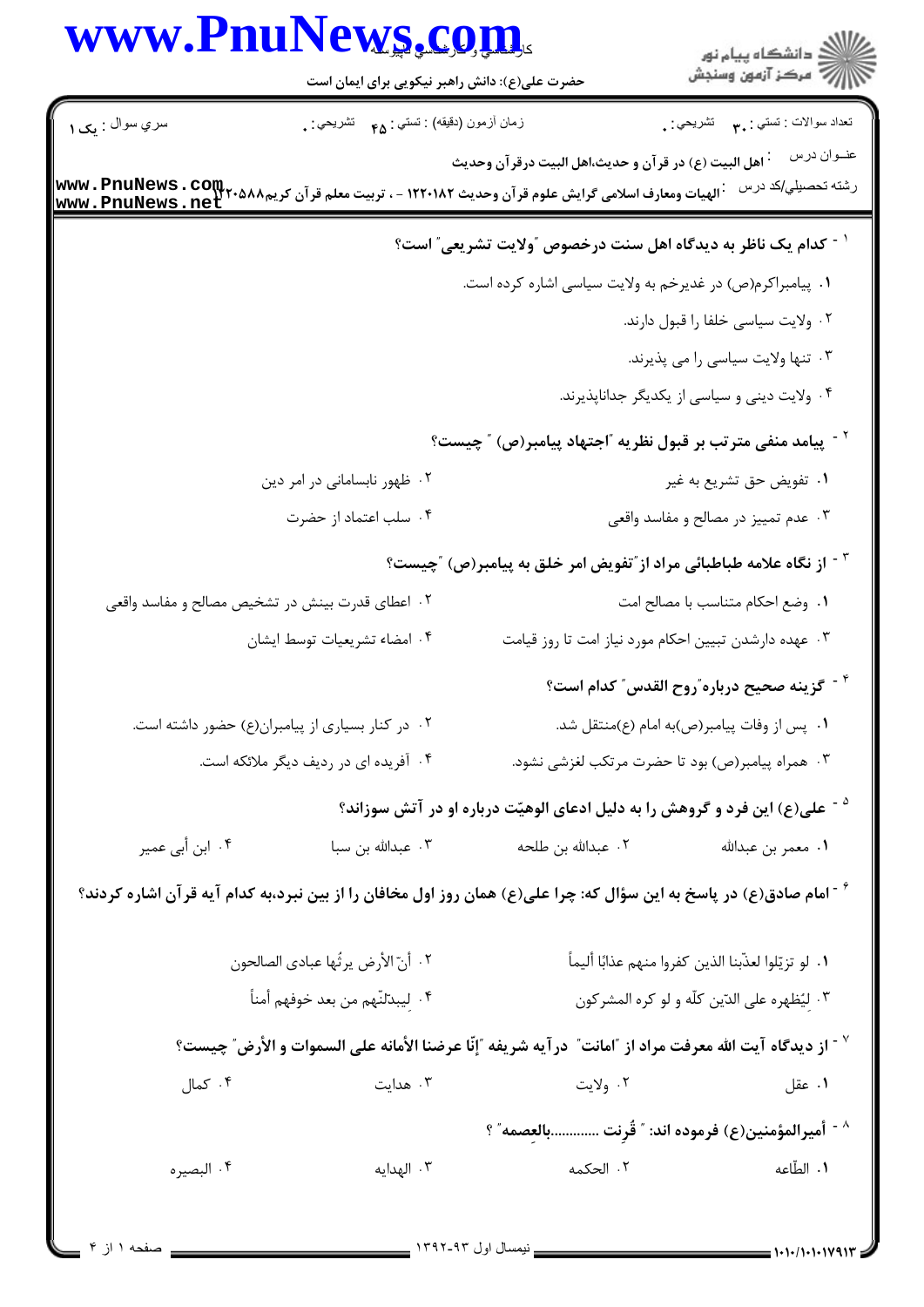|                                                       | حضرت علی(ع): دانش راهبر نیکویی برای ایمان است                                                                                 | www.PnuNews.com                                                                           |                                              |  |
|-------------------------------------------------------|-------------------------------------------------------------------------------------------------------------------------------|-------------------------------------------------------------------------------------------|----------------------------------------------|--|
| سري سوال : <b>۱ يک</b>                                | زمان أزمون (دقيقه) : تستي : <sub>۴۵</sub> تشريحي : .                                                                          |                                                                                           | تعداد سوالات : تستبي : ٩. سمب     تشريحي : . |  |
|                                                       | WWW . PnuNews . COM .<br>WWW . PnuNews . net الهيات ومعارف اسلامي گرايش علوم قر آن وحديث ١٢٢٠١٨٢ - ، تربيت معلم قر آن كريم    | <sup>:</sup> اهل البيت (ع) در قر آن و حديث،اهل البيت درقر آن وحديث                        | عنــوان درس<br>رشته تحصيلي/كد درس            |  |
|                                                       |                                                                                                                               | <sup>۹ -</sup> آيه شريفه ّ و فتنّاک فُتونًا ّ خطاب به کدام يک از انبياء الهي(ع) است؟      |                                              |  |
| ۰۴ نوح(ع)                                             | ۰۳ ابراهیم(ع)                                                                                                                 | ۰۲ موسی(ع)                                                                                | ۱. عیسی(ع)                                   |  |
|                                                       | <sup>۱۰ -</sup> پیامبر اکرم(ص)درباره چه کسی فرمودند: ″ چشمه ساری است که حکمت و برهان از آن سرازیرمی شود″ ؟                    |                                                                                           |                                              |  |
| ۰۴ سلمان                                              | ۰۳ عماریاسر                                                                                                                   | ۰۲ ابوذر                                                                                  | ۱. علی(ع)                                    |  |
|                                                       |                                                                                                                               | `` - كدام گزينه ناظر به نظر شيخ صدوق در مسأله ″ سهو پيامبر(ص) ″ است؟                      |                                              |  |
| ۰۲ سهو در تبلیغ جایز است.                             |                                                                                                                               | ٠١ كار پيامبر سهو بود نه إسهاء.                                                           |                                              |  |
| ۰۴ شک کننده در این مسأله کافر است.                    |                                                                                                                               | ۰۳ پیامبر در تکلیف جمعی نباید سهو کند.                                                    |                                              |  |
|                                                       |                                                                                                                               | <sup>۱۲ -</sup> گزینه صحیح درباره مسأله <sub>" ر</sub> جعت " کدام است؟                    |                                              |  |
| ۰۲ تمامی مؤمنان و منافقان به این جهان برمی گردند.     |                                                                                                                               | ٠١ از مسائل مربوط به قبل از دوران ظهور است.                                               |                                              |  |
|                                                       | ۰۴ از عقاید ویژه مسلمین است.                                                                                                  | ۰۳ دلیل بر اثبات آن اجماع امامیه است.                                                     |                                              |  |
|                                                       |                                                                                                                               | ``` - ازنظر ″ آلوسی ″ مراد از ″حشر″ در آیه شریفه″ و یوم نحشُرمِن کلّ أُمّهٍ فوجاً″ چیست؟  |                                              |  |
|                                                       | ۰۲ اموری که پس از قیام قیامت کبری انجام می گیرد.<br>٠١ حشر مجدد جهت عقوبت پس ازحشر اكبر.                                      |                                                                                           |                                              |  |
| ۰۴ برانگیخته شدن پیشوایان کافر جهت اتمام حجت با آنها. |                                                                                                                               | ۰۳ حشر اصغری است پیش از حشر اکبر.                                                         |                                              |  |
|                                                       | <sup>۱۴ -</sup> آیه شریفه ″ و إن مِن أهل الکتاب إلّا لَیؤمننّ به قبل موته″ ،ناظر به کدام یک از دلایل و شواهد صحت و امکان رجعت |                                                                                           | است؟                                         |  |
|                                                       | ٠٢ اصحاب كهف                                                                                                                  | ۰۱ داستان عُزیر(ع)                                                                        |                                              |  |
| ۰۴ هفتاد نفر اصحاب حضرت موسى(ع)                       |                                                                                                                               | ۰۳ بازگشت مسيح(ع)                                                                         |                                              |  |
|                                                       |                                                                                                                               | <sup>۱۵ -</sup> درکدام یک از زیارتهای مأثور ،به مسأله <sub>،ّ</sub> رجعت ؒ اشاره شده است؟ |                                              |  |
| ۰۴ زیارت جامعه                                        | ۰۳ زیارت آل یاسین                                                                                                             | ۰۲ زیارت عاشورا                                                                           | ٠١. زيارت امين الله                          |  |
|                                                       | گا - علی(ع) درباره کدام شخصیت فرمودند: آدانشمندی است که نسبت به اندوخته های علمی اش خیلی حریص است تا آن را                    |                                                                                           | از دست ندهد" ؟                               |  |
| ۰۴ عبدالله بن مسعود                                   | ۰۳ حذيفه بن يمان                                                                                                              | ۰۲ ابوذر                                                                                  | ۰۱ سلمان                                     |  |
|                                                       |                                                                                                                               |                                                                                           | <sup>۱۷ -</sup> شأن نزول آيه تطهير چيست؟     |  |
| ۰۴ علی(ع)                                             | ۴. پنج تن آل عبا(ع)                                                                                                           | ۰۲ همسران پیامبر                                                                          | ۰۱ اهل بيت(ع)                                |  |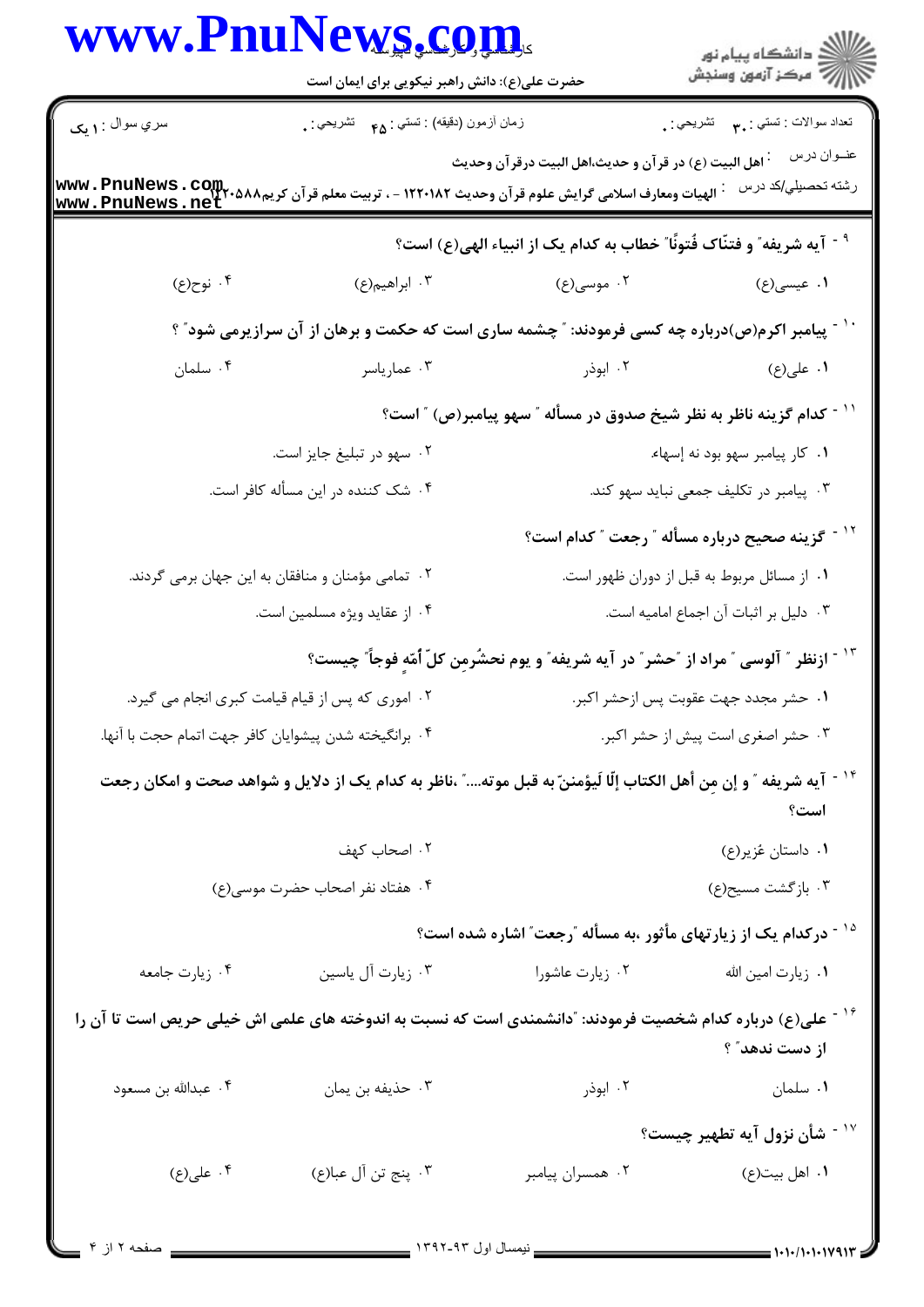|                                                                                                                                                 | <b>www.PnuNews.com.</b><br>حضرت علی(ع): دانش راهبر نیکویی برای ایمان است                                                |                                                                                          | ڪ دانشڪاه پيام نور<br>ر∕ = مرڪز آزمون وسنڊش                 |  |  |
|-------------------------------------------------------------------------------------------------------------------------------------------------|-------------------------------------------------------------------------------------------------------------------------|------------------------------------------------------------------------------------------|-------------------------------------------------------------|--|--|
| سري سوال : ۱ يک                                                                                                                                 | زمان أزمون (دقيقه) : تستي : هم       تشريحي : .                                                                         |                                                                                          | تعداد سوالات : تستي : پم       تشريحي : <sub>.</sub>        |  |  |
| الهيات ومعارف اسلامي گرايش علوم قرآن وحديث ١٢٢٠١٨٢ - ، تربيت معلم قرآن كريم٨٨٨*٢٦٦ - www . PnuNews<br>----- جمعية مسمحة مصبح<br>www.PnuNews.net |                                                                                                                         | <sup>:</sup> اهل البيت (ع) در قرآن و حديث،اهل البيت درقرآن وحديث                         | عنــوان درس<br>رشته تحصيلي/كد درس                           |  |  |
|                                                                                                                                                 |                                                                                                                         | <sup>۱۸ -</sup> سبب آگاه شدن عایشه و زینب از واقعه حدیث کساء چه بود؟                     |                                                             |  |  |
|                                                                                                                                                 |                                                                                                                         |                                                                                          | ١. ويژگى نقشه ساختمان پيامبر(ص)                             |  |  |
|                                                                                                                                                 | ۰۲ تصریح پیامبر(ص)و تواتر در نقل                                                                                        |                                                                                          |                                                             |  |  |
|                                                                                                                                                 |                                                                                                                         |                                                                                          | ۰۳ اطلاع رساني و نقل أمّ سلمه                               |  |  |
|                                                                                                                                                 |                                                                                                                         | ۰۴ خروج پیامبر(ص) از منزل در هیأتی خاص با عبایی مشکی                                     |                                                             |  |  |
|                                                                                                                                                 | <sup>۱۹ -</sup> بدنبال استفسار ابن عباس از علی(ع) پس از خانه نشین شدن آن حضرت،امام (ع) چه وظیفه ای را به او محوّل نمود؟ |                                                                                          |                                                             |  |  |
|                                                                                                                                                 | ۰۲ اختیار کردن سکوت و صبر                                                                                               |                                                                                          | ٠١. احتجاج با مخالفان                                       |  |  |
|                                                                                                                                                 | ۰۴ تبيين واقعيتها براي مردم                                                                                             |                                                                                          | ۰۳ نشستن در مسجد و گفتن تفسیر                               |  |  |
|                                                                                                                                                 | ` <sup>۲</sup> - از نگاه علمای رجال اهل سنت،روایتهای کدام راوی درباره علی(ع)بدلیل عشق به آن حضرت،قابل پذیرش نیست؟       |                                                                                          |                                                             |  |  |
| ۰۴ إبن عباس                                                                                                                                     | ۰۳ سلمان فارسی                                                                                                          | ۰۲ عکرمه                                                                                 | ٠١ أصبغ بن نباته                                            |  |  |
|                                                                                                                                                 |                                                                                                                         | <sup>۲۱ -</sup> ساختار کلام درکتبی چون آاصول فقه ّ و آتفسیر ّ ، به ترتیب به چه صورت است؟ |                                                             |  |  |
| ۰۴ نوشتاری-نوشتاری                                                                                                                              | ۰۳ گفتاری-گفتاری                                                                                                        | ۰۲ نوشتاری-گفتاری                                                                        | ۰۱ گفتاری-نوشتاری                                           |  |  |
|                                                                                                                                                 | <sup>۲۲ -</sup> تغییر لحن متکلّم هنگام سخن گفتن از حالت غایب به حالت حاضر، در علم ادبیات چه نامیده می شود؟              |                                                                                          |                                                             |  |  |
| ۰۴ استطراد                                                                                                                                      | ۰۳ حسن تعليل                                                                                                            | ٢. التفات                                                                                | ٠١. إيماء                                                   |  |  |
|                                                                                                                                                 | <sup>۲۳ -</sup> نظر آیت الله معرفت در خصوص جایگاه آیه تطهیر در میان آیات سوره مبارکه احزاب چیست؟                        |                                                                                          |                                                             |  |  |
|                                                                                                                                                 | ۰۲ در جای حقیقی اش قرار نگرفته است.                                                                                     |                                                                                          | ٠١ جمله مفسّره است.                                         |  |  |
|                                                                                                                                                 | ۰۴ به منزله صغرای جملات قبلی است.                                                                                       |                                                                                          | ۰۳ شاهد و الگویی برای همسران پیامبر است.                    |  |  |
|                                                                                                                                                 |                                                                                                                         | <sup>۲۴ -</sup> آیه شریفه ّو الّذی قدّر فَهدی ّ بیانگرکدام یک از مراتب هدایت الهی است؟   |                                                             |  |  |
| ۰۴ هدایت عقلی                                                                                                                                   | ۰۳ هدایت فطری                                                                                                           | ۰۲ هدایت طبیعی                                                                           | ٠١ هدايت تشريعي                                             |  |  |
|                                                                                                                                                 |                                                                                                                         |                                                                                          | <sup>۲۵ -</sup> منشأ انحراف" سامری <sup>"</sup> چه چیز بود؟ |  |  |
|                                                                                                                                                 | ۰۲ عدم تسلیم محض در برابر خداوند                                                                                        |                                                                                          | ۰۱ تشکیک در نبوت موسی(ع)                                    |  |  |
|                                                                                                                                                 | ۰۴ استکبار                                                                                                              |                                                                                          | ۰۳ اعراض از زبان حق                                         |  |  |
|                                                                                                                                                 | <sup>۲۶ -</sup> در کلام علی(ع)این سخن :    ؒ مَن أرادنی فلیعمل بأحسن ما عَاِم ؒ ، از زبان چه کسی صادر شده است؟          |                                                                                          |                                                             |  |  |
| ۰۴ ولايت                                                                                                                                        | ۰۳ عصمت                                                                                                                 | ۰۲ هدایت                                                                                 | ۰۱ حکمت                                                     |  |  |
|                                                                                                                                                 |                                                                                                                         |                                                                                          |                                                             |  |  |